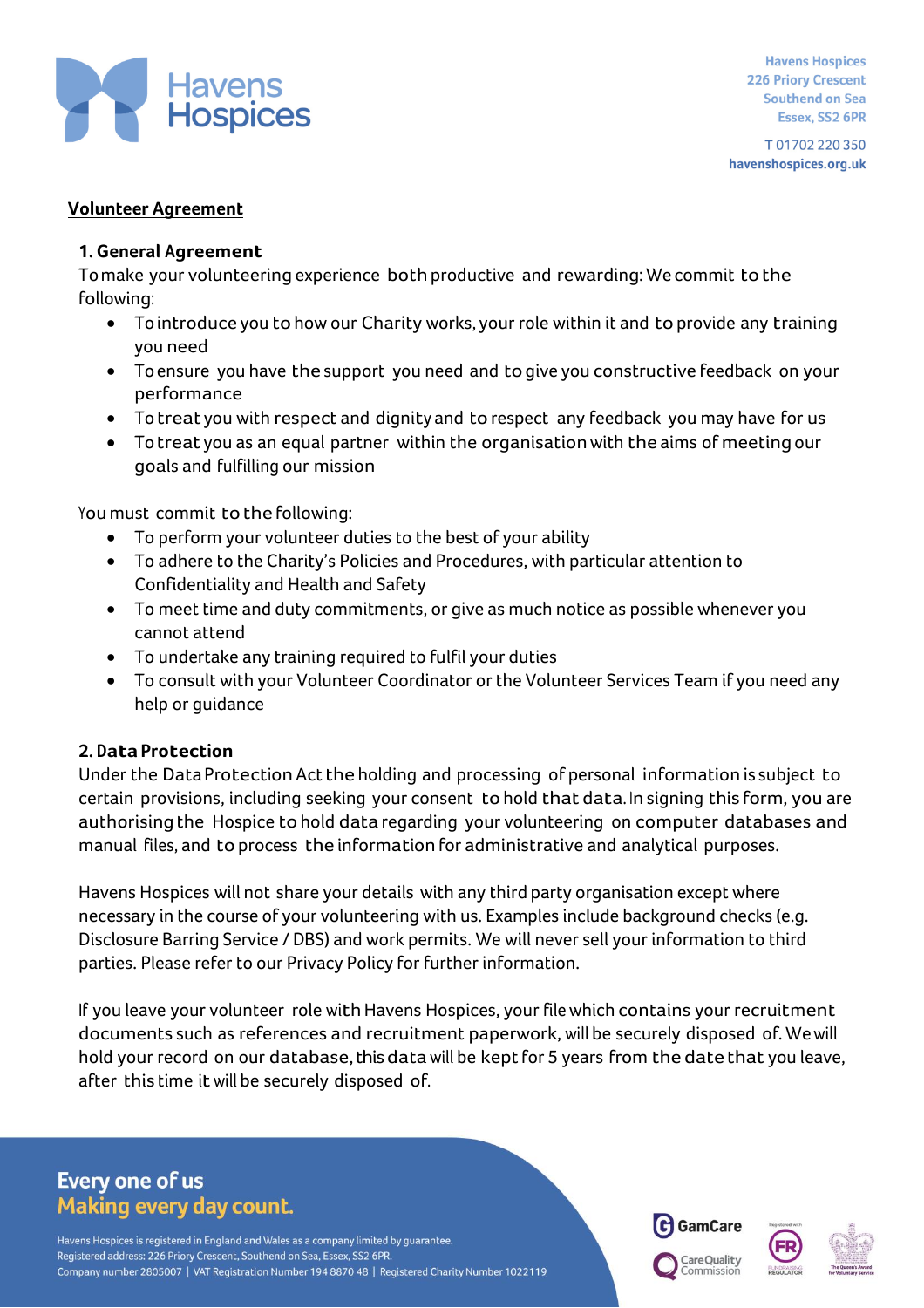ACertificate of Volunteering can be provided by the Volunteer Services Team on request; this will include your name, the volunteer role you undertake/undertook, date you started and left, if applicable and the reason why you left, if applicable. If we receive a request for a Certificate of Volunteering to be issued about you whilst you are volunteering with us or within 5 years of you leaving, it will only be issued once we have seen explicit consent from you to share the information with the company requestingthe information.

# **3. Confidentiality**

In signing the Volunteer Agreement, you agree to the following:

- Touphold the interests and good name of the Hospice in its relations with the general public, patients and suppliers
- Tohold in the strictestconfidence all information of a personal nature that you learn about other volunteers, employees, patients and their families and carers
- To only share such information within the organisation where required by your volunteering duties and inway that safeguardsits sensitive nature
- Youwill not share any confidential informationwith anyone outsidethe Hospice unless you have prior written permission to do so

All material, data and information collected during the course of your volunteering will remain the possession of the Hospice and must be returned upon termination of this agreement

Subject to the amended Copyright Designs and Patent Act 1988, all information and materials devised by you which relate directly or indirectly to the Hospice, will remain the property of the Hospice

You will not disclose information relating to the storage of money, valuables, medicines and equipment that would put the organisation or its assets at risk

The above obligations will remain even after you have ceased to be a volunteer

### **4. Health and Safety**

The Hospice will take all reasonable steps to ensure the health and safety of volunteers and employees, you also have a duty to take reasonablecare of your own and other people's health and safety. You must respect and adhere to allhealth and safety rules and guidelines as outlined in the Health and Safety Policy.

At Havens Hospices, it is part of our volunteering policy to ensure you are volunteering in a safe and suitable environment with the correct equipment.

**Every one of us Making every day count.** Registered Charity Number 1022119